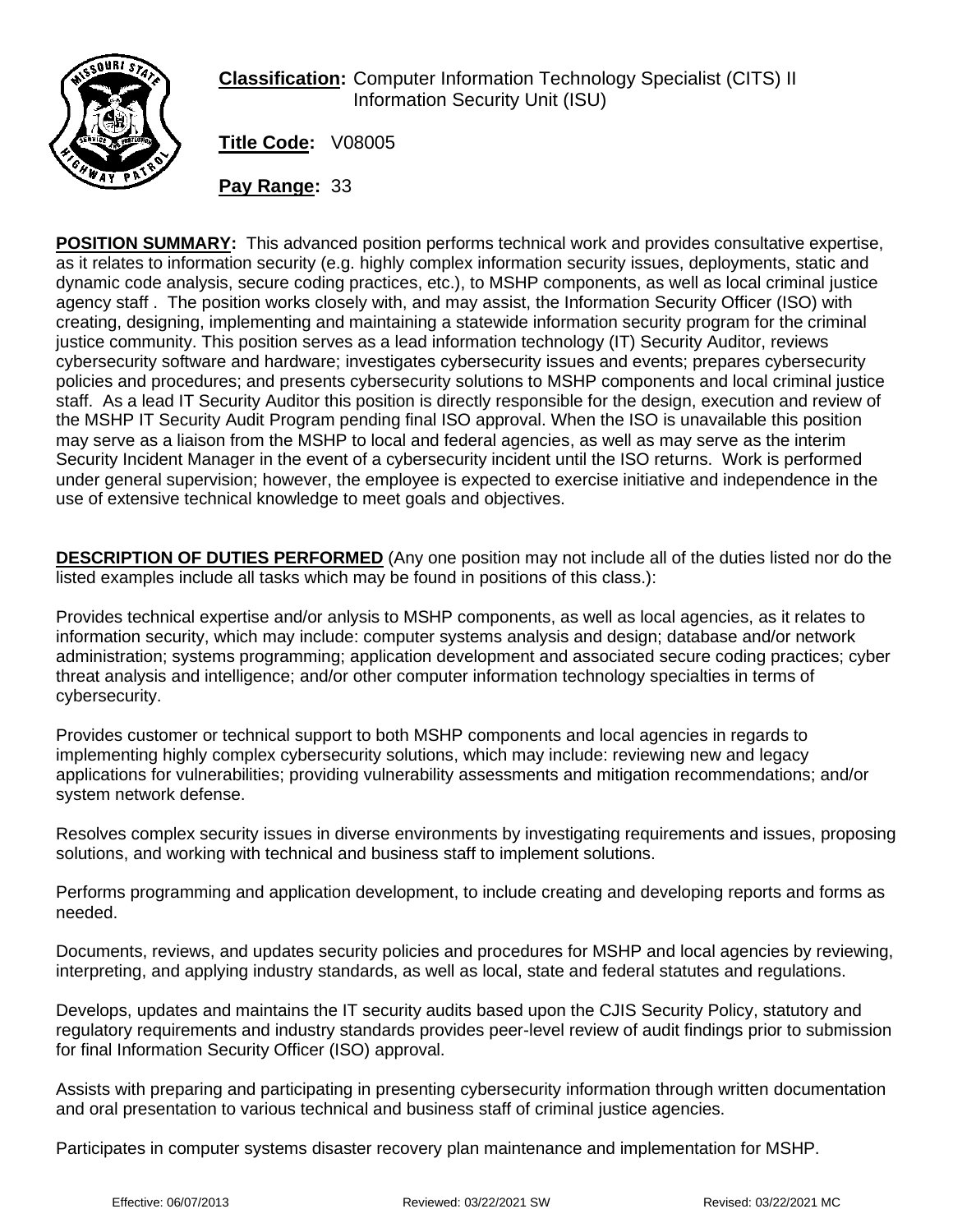## **Classification:** Computer Information Technology Specialist (CITS) II Page 2 Information Security Unit (ISU)

Performs administrative duties over security control/protections related to application security, to include log scans for related investigations.

Performs security testing and monitors the MSHP security infrastructure.

Prepares reports and documentation in regards to security audit findings to be presented to the ISO and upper management.

Assists in the design and testing of complex computer programs and clearly defined segments of highly complex programs in terms of cybersecurity.

Meets with members of the local and state criminal justice community to discuss cybersecurity issues.

Reviews system and application specifications and make recommendations for security enhancements.

Assists in the research and review of security infrastructure hardware and/or software.

Participates in computer systems management plan development, maintenance, and implementation.

Serves as one of the technical experts on the ISU team, and may act as lead worker and/or provide peer-level review of work, as well as mentoring, to junior staff as it relates to complex technical functions and best practices.

Performs other related work as assigned.

**REQUIRED KNOWLEDGE, SKILLS, AND ABILITIES:** Exentensive knowledge in all areas of cybersecurity as well as networking, application development, server software and hardware; to include elements of cybercrime and threat indicators.

Extensive knowlege of the principles of information security and information technology systems and analysis, design, testing, and documentation; to include secure coding practices and the secure software development lifecycle.

Extensive knowledge of the principles of computer programming and systems analysis, design, testing and documentation.

Extensive knowledge of the general operating principles and capabilities of computer hardware and software.

Thorough knowledge of the Criminal Justice Information Services (CJIS) Security Policy, as well as various agency systems as they relate to technical connectivity and the CJIS Security Policy's requirements.

Thorough knowledge of software reference libraries and related utility programs.

Thorough knowledge of computer security best practice standards.

Thorough knowledge of computer networking protocols and operating systems.

Thorough knowledge of agency's automated information systems, as well as agency's functions and their interrelationships.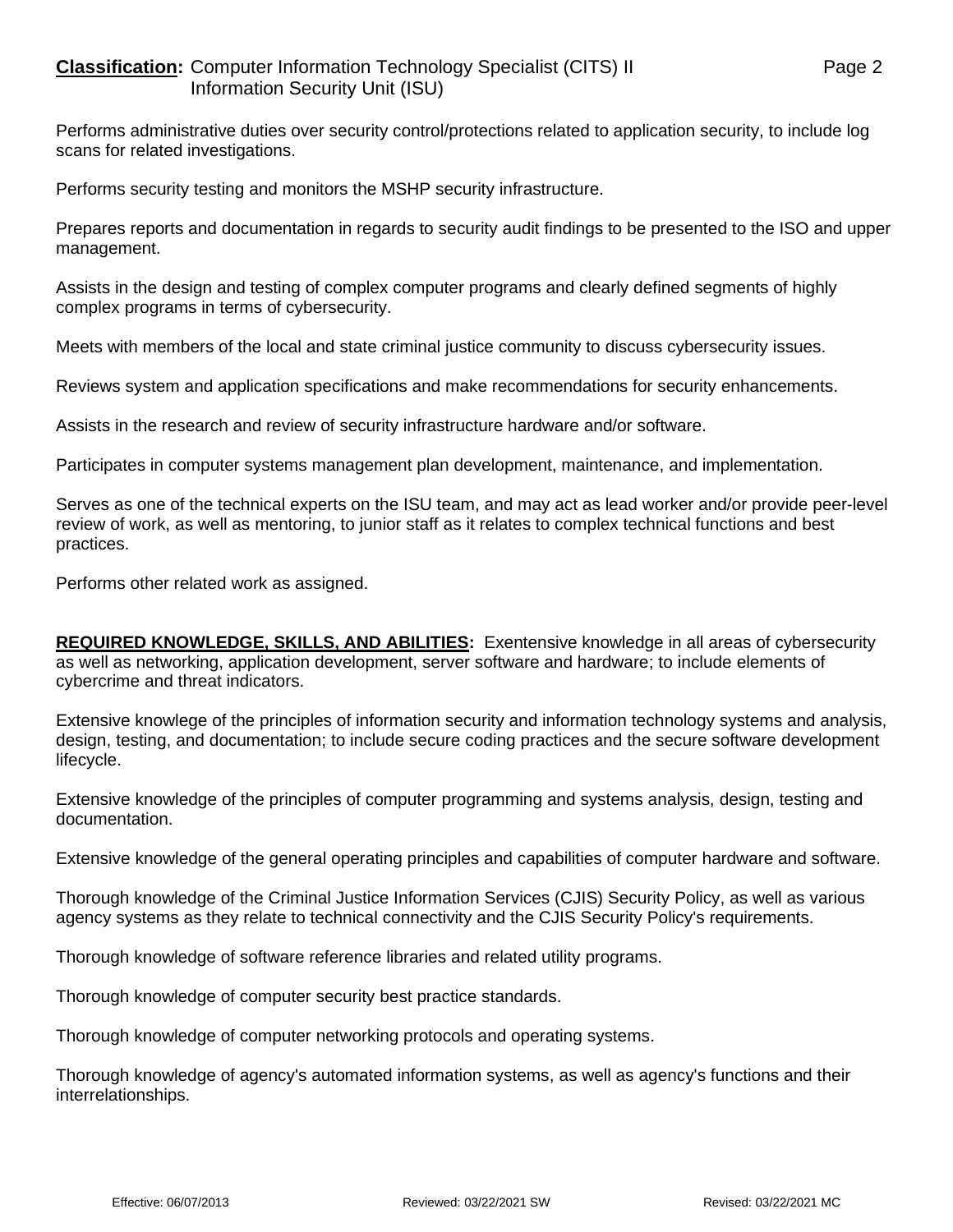## **Classification:** Computer Information Technology Specialist (CITS) II Page 3 Information Security Unit (ISU)

Thorough knowledge of the principles of cyber-threat analysis, data protection methods, disaster recovery, and cyber-incident response management.

Thorough knowledge of the principals of information system audits and security testing.

Thorough knowledge of deep packet analysis tools, their configuration, and use.

Thorough knowledge of encryption methods and virtual private network (VPN) technologies.

Considerable knowledge of computer operating systems.

Considerable knowledge of database management systems.

Considerable knowledge of advanced authentication solutions.

Considerable knowledge of applicable Federal Information Processing Standards of (FIPS) encryption.

Considerable knowledge of Code of Federal Regulations (CFR) and applicable statutes.

Working knowledge of the principles of cost benefit analysis, as well as the procurement process.

Working knowledge of the principles of project management, the information strategic planning process, and the systems management process.

Working knowledge of national information sharing tools and techniques.

Working knowledge of continuing trends and developments in computer hardware and software.

Working knowledge of cyber-forensics techniques and digital evidence preservation.

Possess good organizational skills.

Possess research and analysis skills.

Possess code analysis skills.

Possess good presentation skills.

Ability to utilize project management and highly technical analytical tools.

Ability to prepare and interpret computer program documentation.

Ability to prepare and maintain standards, policies, procedures, guidelines and technical manuals.

Ability to troubleshoot and resolve hardware and/or software problems.

Ability to train and assist less experienced personnel.

Ability to create and present materials for training programs

Ability to plan and implement projects and audits necessary to ensure effective and efficient operations of security measures.